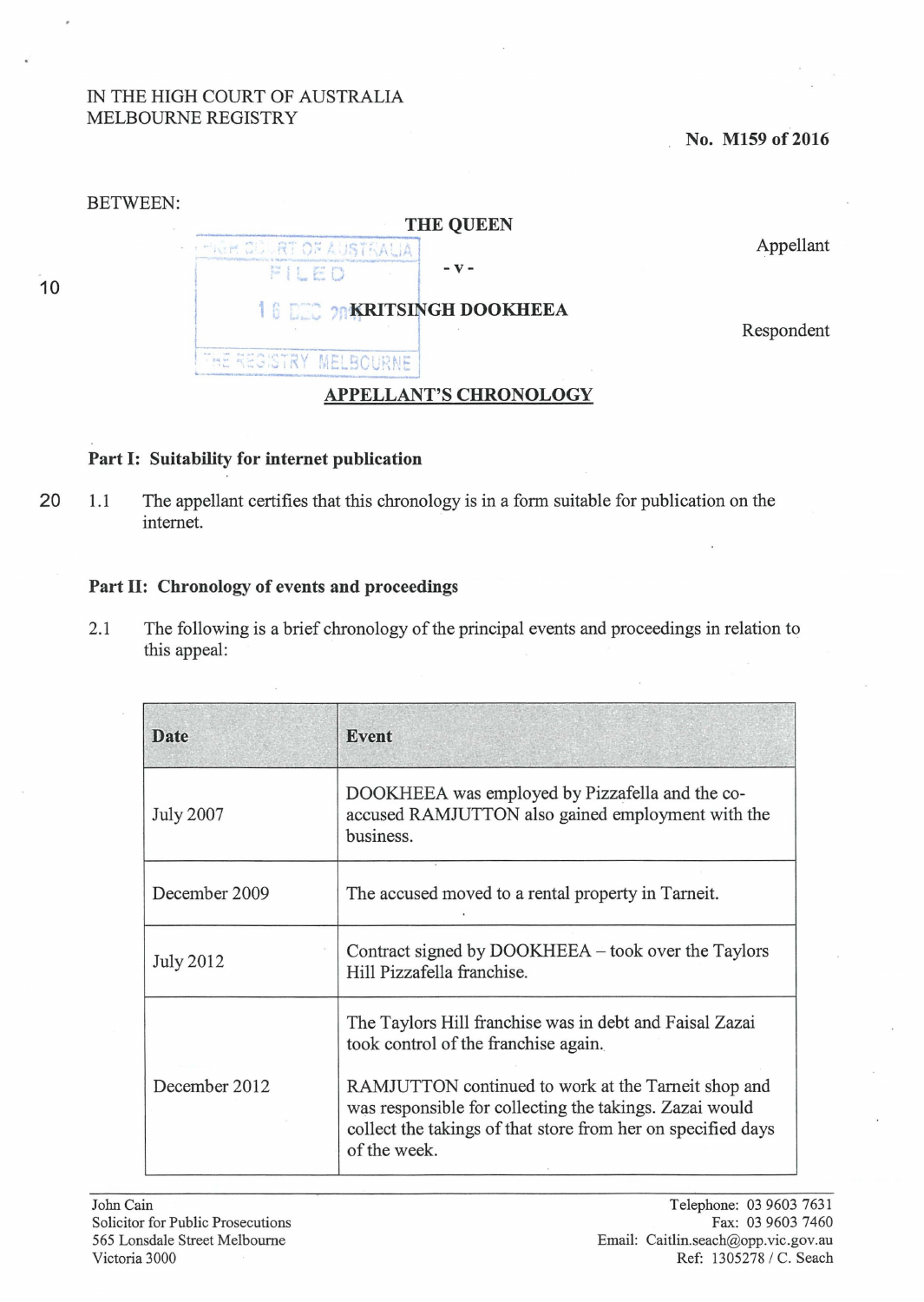| Early 2013       | Accused were in debt and DOOKHEEA would gamble at<br>Crown Casino in an attempt to win money to pay off debts.         |
|------------------|------------------------------------------------------------------------------------------------------------------------|
| 9 May 2013       | Relevant offence committed and both accused arrested on<br>the night. Records of interview were conducted.             |
| 10 May 2013      | DOOKHEEA charged with offence of murder.                                                                               |
| 13 May 2013      | Filing Hearing for DOOKHEEA – Melbourne Magistrates'<br>Court.                                                         |
| 13 July 2013     | RAMJUTTON charged with offence of manslaughter.                                                                        |
|                  | Filing Hearing for RAMJUTTON - Melbourne<br>Magistrates' Court.                                                        |
| 16 July 2013     | Committal Mention for Dookheea - Melbourne<br>Magistrates' Court.                                                      |
| 9 October 2013   | Committal Mention for both accused – Melbourne<br>Magistrates' Court. Hearing adjourned.                               |
| 30 October 2013  | Committal Mention - Melbourne Magistrates' Court.                                                                      |
| 3 February 2014  | Committal for both accused $(2 \text{ days}) - \text{Melbourne}$<br>Magistrates' Court. Both committed for trial.      |
| 19 February 2014 | Initial Directions Hearing - Melbourne Supreme Court.                                                                  |
| 14 April 2014    | Final Directions - Melbourne Supreme Court at<br>Melbourne.                                                            |
| 8 May 2014       | Trial for DOOKHEEA (14 days) – Melbourne Supreme<br>Court.                                                             |
| 9 May 2014       | Trial – Melbourne Supreme Court. RAMJUTTON entered<br>plea of Guilty to offence of manslaughter. Hearing<br>adjourned. |
| 27 May 2014      | Jury verdict returned for DOOKHEEA - Guilty.                                                                           |
| 11 August 2014   | Plea Hearing – Melbourne Supreme Court.                                                                                |
| 4 December 2014  | Sentence – Melbourne Supreme Court.                                                                                    |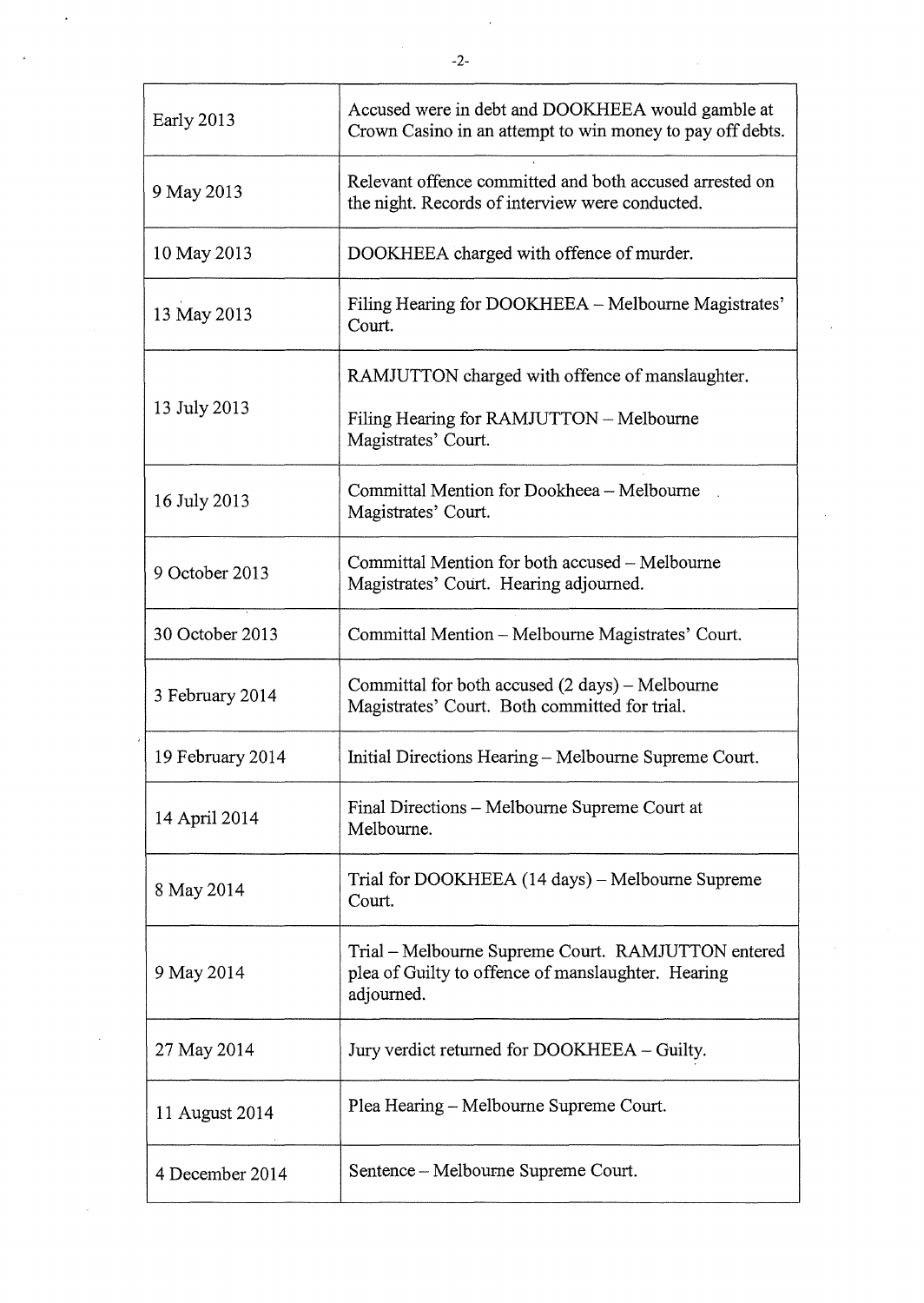|                  | $-3-$                                                                                                                                         |
|------------------|-----------------------------------------------------------------------------------------------------------------------------------------------|
|                  | DOOKHEEA – sentenced to 19 years imprisonment with<br>non-parole period of 15 years.                                                          |
|                  | RAMJUTTON – sentenced to 8 years 6 months<br>imprisonment with non-parole period of 6 years.                                                  |
| 24 December 2014 | Notice of Application for Leave to Appeal against<br>Conviction filed by DOOKHEEA with Court of Appeal.                                       |
| 5 January 2015   | Notice of Application for Leave to Appeal against<br>Sentence filed by RAMJUTTON with Court of Appeal.                                        |
| 4 March 2015     | Leave granted for RAMJUTTON.                                                                                                                  |
| 6 August 2015    | Application for Leave to Appeal against Conviction listed<br>before Maxwell P, Redlich JA and Croucher J.                                     |
|                  | Appeal by DOOKHEEA adjourned as he was<br>unrepresented.                                                                                      |
|                  | RAMJUTTON – Appeal heard – Decision reserved.                                                                                                 |
| 5 October 2015   | Revised Notice of Appeal by DOOKHEEA filed.                                                                                                   |
| 28 October 2015  | DOOKHEEA - Appeal heard - Decision reserved.                                                                                                  |
| 23 November 2015 | RAMJUTTON - Appeal dismissed in Court of Appeal.                                                                                              |
| 24 March 2016    | Mention - Court of Appeal - Court indicated that result<br>would be a re-trial. Advised not in position to hand down<br>judgment until April. |
| 12 April 2016    | Judgment – Court of Appeal. Appeal allowed and re-trial<br>ordered.                                                                           |
| 29 April 2016    | Mention - Melbourne Supreme Court. New trial date set.                                                                                        |
| 10 May 2016      | Application for Special Leave to Appeal filed at High<br>Court by Crown.                                                                      |
| 17 October 2016  | Mention – Melbourne Supreme Court. Trial date vacated<br>awaiting High Court Special Leave Application.                                       |
| 18 November 2016 | High Court grants special leave to Crown.                                                                                                     |
|                  |                                                                                                                                               |

 $\label{eq:2.1} \frac{1}{2} \sum_{i=1}^n \frac{1}{2} \sum_{j=1}^n \frac{1}{2} \sum_{j=1}^n \frac{1}{2} \sum_{j=1}^n \frac{1}{2} \sum_{j=1}^n \frac{1}{2} \sum_{j=1}^n \frac{1}{2} \sum_{j=1}^n \frac{1}{2} \sum_{j=1}^n \frac{1}{2} \sum_{j=1}^n \frac{1}{2} \sum_{j=1}^n \frac{1}{2} \sum_{j=1}^n \frac{1}{2} \sum_{j=1}^n \frac{1}{2} \sum_{j=1}^n \frac{$ 

 $\sim$ 

 $\label{eq:2.1} \frac{1}{2} \sum_{i=1}^n \frac{1}{2} \sum_{j=1}^n \frac{1}{2} \sum_{j=1}^n \frac{1}{2} \sum_{j=1}^n \frac{1}{2} \sum_{j=1}^n \frac{1}{2} \sum_{j=1}^n \frac{1}{2} \sum_{j=1}^n \frac{1}{2} \sum_{j=1}^n \frac{1}{2} \sum_{j=1}^n \frac{1}{2} \sum_{j=1}^n \frac{1}{2} \sum_{j=1}^n \frac{1}{2} \sum_{j=1}^n \frac{1}{2} \sum_{j=1}^n \frac{$ 

 $\label{eq:2.1} \frac{1}{\sqrt{2}}\int_{\mathbb{R}^3}\frac{1}{\sqrt{2}}\left(\frac{1}{\sqrt{2}}\right)^2\frac{1}{\sqrt{2}}\left(\frac{1}{\sqrt{2}}\right)^2\frac{1}{\sqrt{2}}\left(\frac{1}{\sqrt{2}}\right)^2\frac{1}{\sqrt{2}}\left(\frac{1}{\sqrt{2}}\right)^2.$